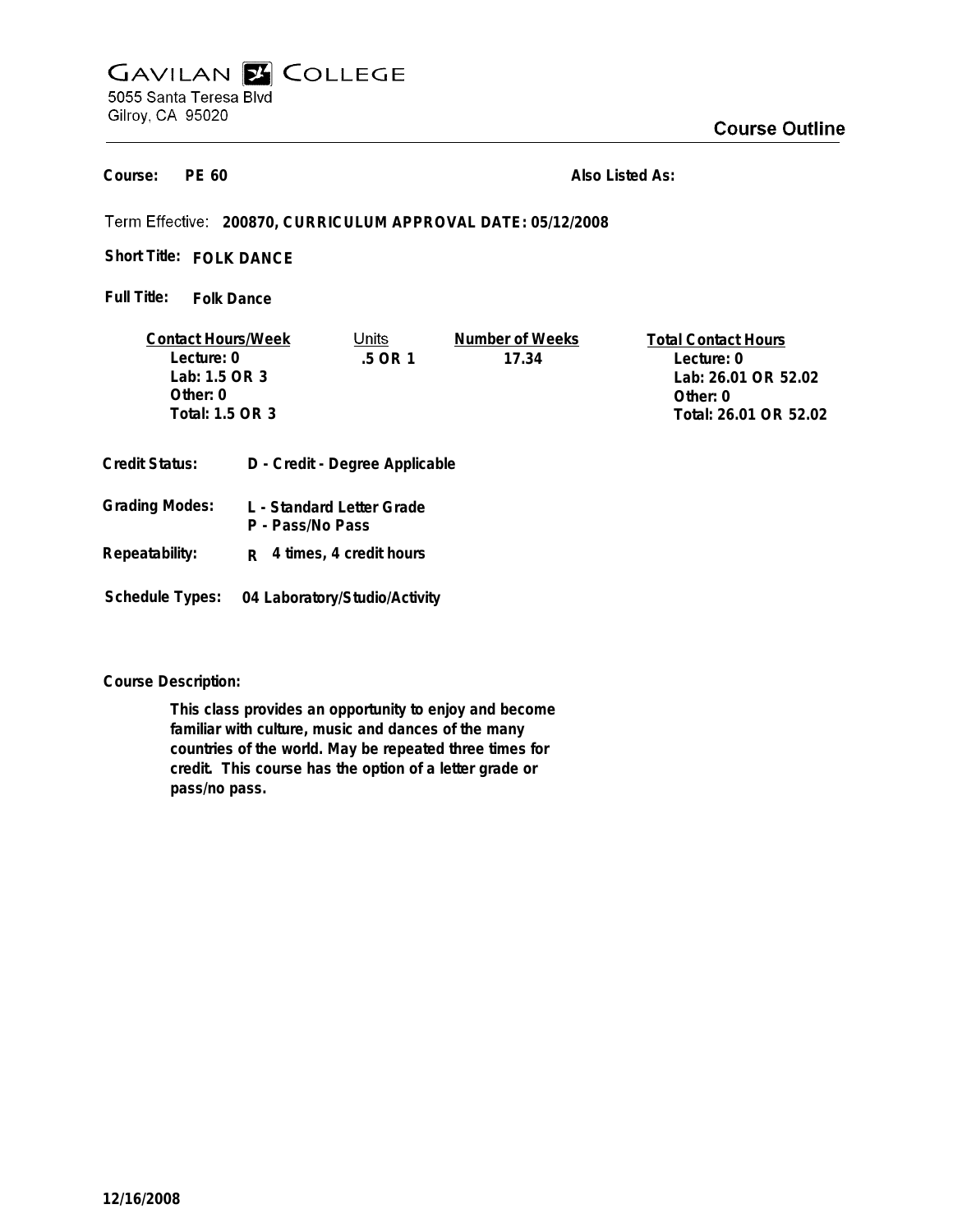**ARTICULATION and CERTIFICATE INFORMATION Associate Degree: GAV E1, effective 200870 CSU GE: CSU E1, effective 200870 IGETC: CSU TRANSFER: Transferable CSU, effective 200870 UC TRANSFER: Transferable UC, effective 200870**

## **PREREQUISITES:**

## **COREQUISITES:**

**STUDENT LEARNING OUTCOMES: 1. The student will create and perform simple rhythmic patterns that repeat. ILO: 7, 2 Measure: demonstration**

**2. The student will perform circle, line, and partner/small group dances using varying phrase lengths. ILO: 7, 2, 4 Measure: demonstration**

**3. The student will identify traditional folk dance forms, patterns, and origins. ILO: 2, 7, 1 Measure: written exam, class discussion, oral exam**

**TOPICS AND SCOPE: Curriculum Approval Date: 05/12/2008 3 - 6 Hours Orientation. Discussion on the class format, which will be broken up into circle, line, and partner/small group types of dances. Introduction to movement.**

**SPO: The student will explain the requirements of the course, including how they are to be graded. They will participate in some basic introductory movements.**

## **7.5 - 15 Hours**

**Presentations on a variety of circle folk dances. The music, dance steps, and information on the culture will be provided. This could include, but not be limited to: Hora - Israel, Halay - Middle East, and Kolo - Croatia/Bosnia. SPO: The student will demonstrate the dance patterns for the circle folk dances that are taught. They will identify the country of origin for the dance.**

**7.5 - 15 Hours**

**A variety of line folk dances will be presented, including the music, dance patterns, and information on the culture. This may include, but not limited to: Syrtaki - Greece, Dabke - Middle East, and Shourch Bar - Armenia.**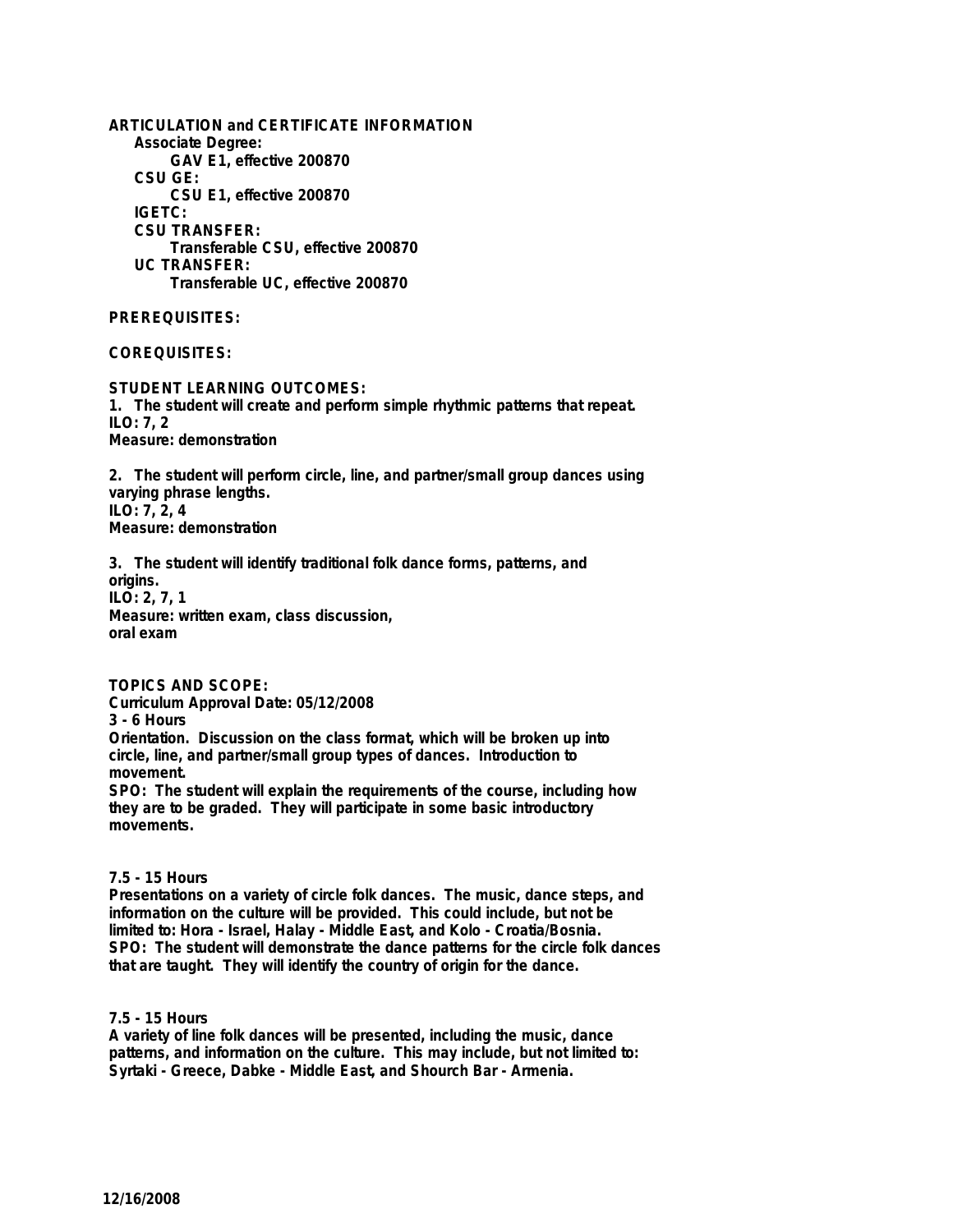**SPO: The student will demonstrate the dance steps for the line folk dances that are presented. They will recognize the dance by the music and discuss the culture.**

### **7.5 - 15 Hours**

**Presentations on a variety of partner/small group folk dances. The music, dance steps, and information on the culture will be provided. This could include, but not be limited to: Polka - Poland, Reel - Ireland, Tarantella - Italy, Polka - Northen Mexico, and Tsifteteli - Turkey.**

**SPO: The student will perform the dance steps for the partner/small group folk dances that are taught. They will describe the culture where the dance originated.**

**2 Hours Final.**

**This is a skill building class where the students' skills or proficiencies will be enhanced by supervised repetition and practice in class.**

**METHODS OF INSTRUCTION: demonstration, guided practice, mini-lecture, discussion METHODS OF EVALUATION: The types of writing assignments required: None - Course primarily involves skill demonstration or problem solving The problem-solving assignments required: None The types of skill demonstrations required: Performance exams The types of objective examinations used in the course: Multiple choice True/false Matching items Other: short answer Other category: Requires student participation The basis for assigning students grades in the course: Writing assignments: Problem-solving demonstrations: 0% - 0% Skill demonstrations: Objective examinations: 0% - 20% Other methods of evaluation:** 

#### **REPRESENTATIVE TEXTBOOKS:**

**SUPPLEMENTAL DATA: Basic Skills: Classification: A Noncredit Category: Y Cooperative Education: Program Status: 1 Program Applicable**